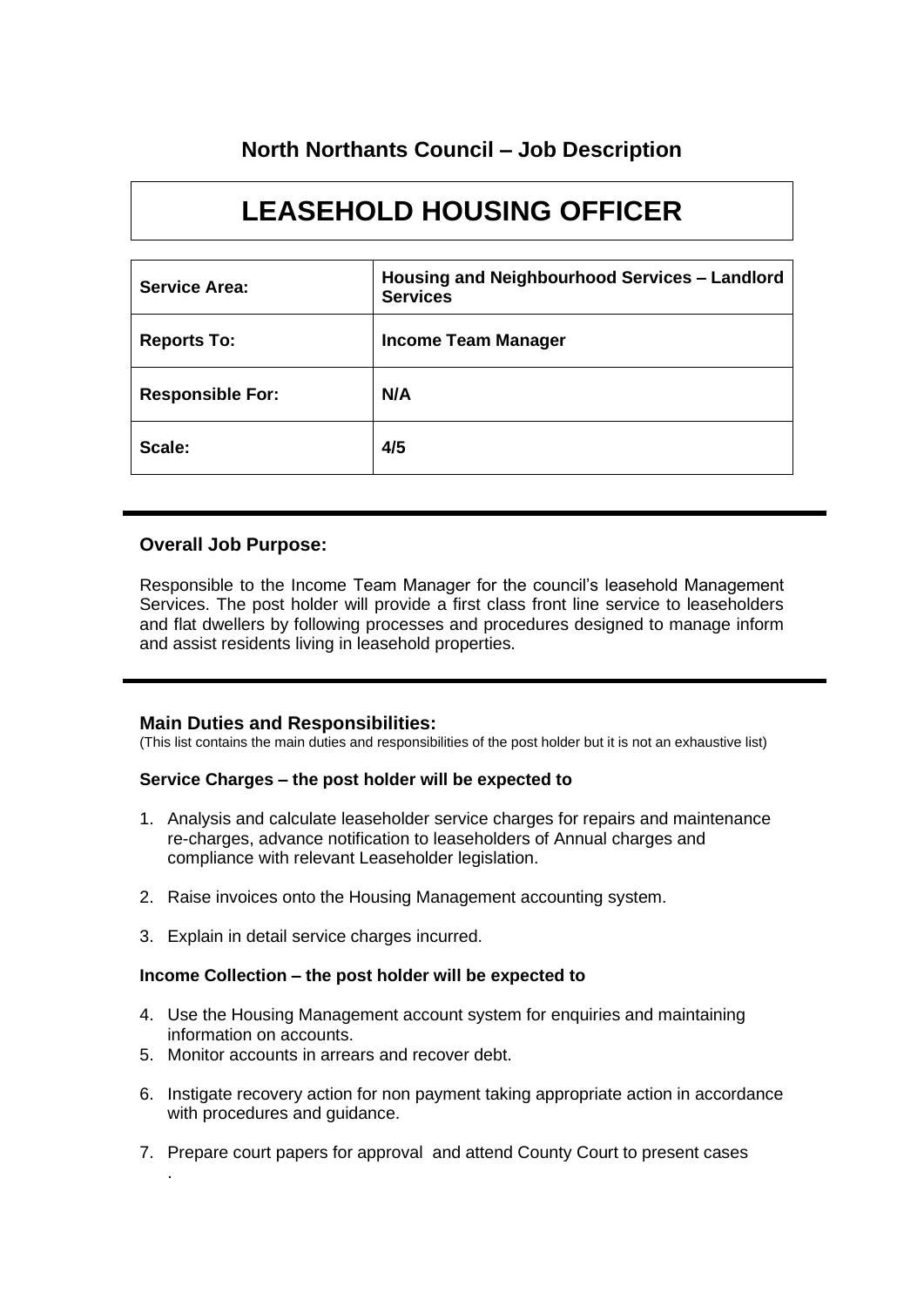- 8. Develop access, keep and maintain accurate case records, both manual and computerised, providing case monitoring information as required.
- 9. Take telephone payments and issue payment cards.

## **Administration Enquiries and Complaints – the post holder will be expected to**

- 10. Respond in writing and verbally to general enquiries from leaseholders, complaints, councillor and MP enquiries.
- 11. Scan file notes, records and correspondence relating to leaseholders.
- 12. Produce correspondence and statistics using MS Word, Excel and maintain a working knowledge of computer software appropriate to the duties and responsibilities of the role

#### **General leasehold management – the post holder will be expected to**

- 13. Maintain an accurate leaseholder file system.
- 14. Provide support and advice to residents in relation to issues concerning their lease.
- 15. Enforce lease conditions (eg neighbourhood nuisance) in line with procedures, to aid the sustainability of the community and improve individual's quality of life.
- 16. Liaise with tenants and residents groups and take an active role in promoting and assisting leaseholder associations.
- 17. Liaise with other departments, landlords and external agencies.

#### **Quality checks and inspections – the post holder will be expected to**

- 18. Undertake quality assurance checks to stairwells, communal parts, laundry drying areas stores and gardens.
- 19. Report property defects to communal areas and grounds.
- 20. Investigate instances of fly tipping in communal areas and arrange for removal of rubbish and recharging when appropriate.

#### **Right to Buy – the post holder will be expected to**

- 21. Undertake RTB tenancy checks for leasehold properties.
- 22. Respond to Solicitor enquiries regarding sale of existing leases
- 23. Issue a leaseholders handbook on completion of each sale

# **Stairwell Caretaking/ Cleaning Contracts -– the post holder will be expected to**

- 24. Undertake Meter Readings for communal lighting systems.
- 25. Maintain a stock of Door Entry keys, Meter cupboard keys, & Communal Shed areas & Laundry Area keys.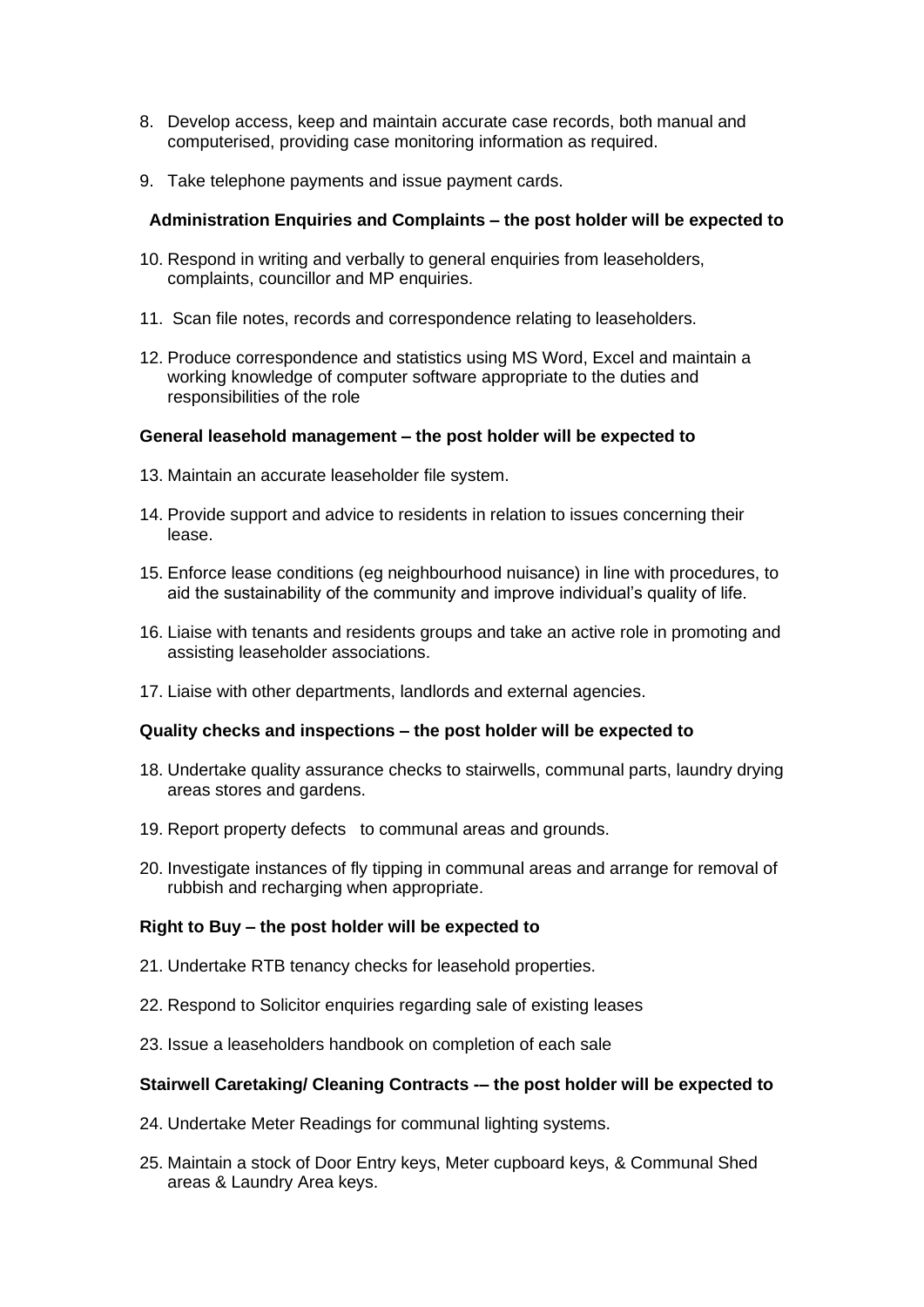- 26. Post inspect following stairwell caretaking service.
- 27. Undertake satisfaction surveys.

#### **Performance Management – the post holder will be expected to**

28. Complete daily weekly and monthly performance statistics.

## **Other – the post holder is expected to**

- 29. Maintain a professional housing knowledge of current legislation and best practice.
- 30. Participate in office cover rota duties
- 31. Participate in all relevant training and development opportunities.

32. Attend and participate in team meetings, working groups or other meetings concerning the leasehold function.

33. Comply with NNC's standing orders and Financial Regulations

34. Ensure that the Health and Safety of themselves and all others affected by their work is a priority and H7S procedures and policies are strictly followed and adhered to.

# **NOTES**

This job description reflects the major tasks to be carried out by the post holder and identifies a level of responsibility at which the post holder will be required to work The post holder must be flexible to ensure the operational needs of the department are met. This includes undertaking duties of a similar nature and deemed broadly consistent with the job description and level of the post. Post holders should note it is the practice of the authority to periodically examine job descriptions update them and ensure they relate to the job performed which may result in proposed changes being made.

# **Additional Information / Local Agreements attached to this post**

The post holder may need to work outside normal office hours and be willing to attend evening meetings as and when required The post holder must be willing to travel The post holder is expected to operate generically providing support to other employees as is reasonable The post holder will be required to work in all areas of the Borough

I have read and understood the job description and sign to accept the above terms and conditions of employment.

| Employee Signature             | Date: |  |
|--------------------------------|-------|--|
|                                |       |  |
| <b>Authorisation Signature</b> | Date: |  |